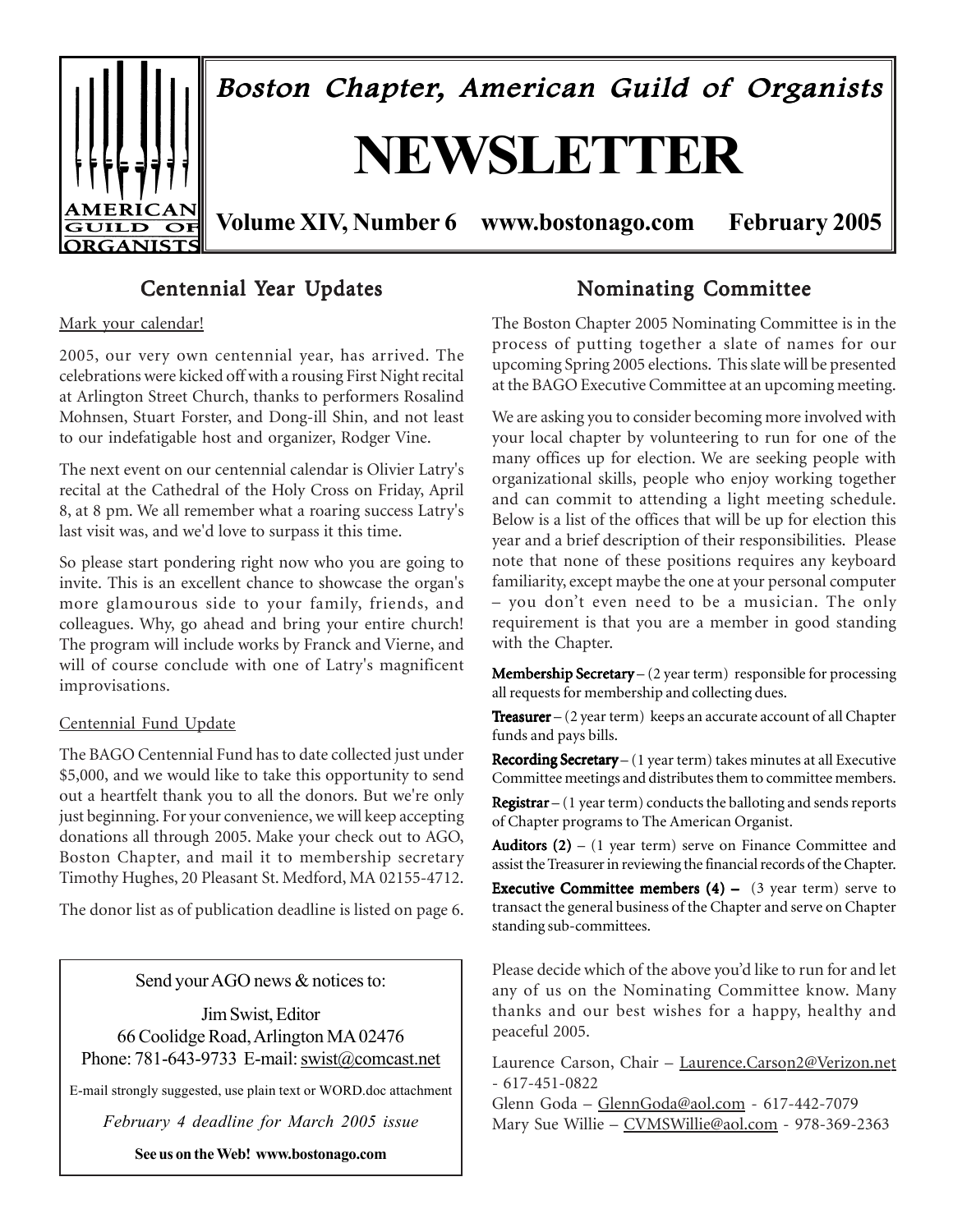### Dean's Message

#### More Thoughts on Education

As a teacher, I find that I have to keep learning right alongside my students. I may not be learning the nuts and bolts any more, but I am always on the hunt for new pieces to teach and different ways to share my knowledge with my students. When this is combined with my searches for new hymns, anthems and organ repertoire, the result is that I am as much a student as I am a teacher. On a deeper level, by continuing to study I remember what it is like to approach a new and difficult discipline – and can therefore aid my students in learning how to learn, a skill that will enrich every facet of their lives.

National and regional conventions have always been venues for furthering our education as church musicians, and the Merrimack Valley chapter just to our north is giving us just such an opportunity. They will offer their seventh Midwinter Mini-Convention on Saturday, February 26 for those who would like to sharpen their skills; contact Barbara Owen for more information on this event.

The Boston Chapter's very own Organ Library will host an evening with John Bishop on Monday, February 28, and this will be a fine opportunity to both see this fine research collection and expand our knowledge of the instrument. Whether you want to review a few of the nuts and bolts, sharpen a few skills, or explore a new and fascinating avenue of scholarship, I urge you to take advantage of these opportunities. The more I learn, the more enthusiastic I am about the organ and its music, and this enthusiasm is the best teacher of all.

-- Margaret

### **Executive Committee Meetings**

Monday evenings 7-9 pm, King's Chapel Parish House, 64 Beacon St. 5th floor, Boston. Charles or Park St. MBTA

March 7, 2005 June 6, 2005.

Executive committee meetings are open to all chapter members.

#### Newsletter of the Boston Chapter, American Guild of Organists Published 10 times a year, September-June. Distributed to members & associates of the Boston Chapter, AGO.

Mailed at standard mail rates from Boston MA. Boston Chapter/AGO c/o Timothy Hughes, Membership 20 Pleasant St, Medford MA 02155.

Copyright © 2005, Boston Chapter, American Guild of Organists

#### *Boston Chapter, AGO Officers 2004-2005*

| Dean                                     | Margaret Angelini<br>508-435-6167                                        |
|------------------------------------------|--------------------------------------------------------------------------|
| Sub-Dean                                 | Heinrich Christensen<br>617-983-1990                                     |
| Treasurer                                | Carl Klein<br>781-274-8406                                               |
| <b>Broadcasts</b>                        | Martin Steinmetz<br>781-235-9472                                         |
| Chaplain                                 | The Rev'd Miriam Gelfer<br>617-244-3221                                  |
| Competitions                             | David Baker<br>617-266-0746                                              |
| Examinations                             | Glenn Goda<br>617-442-7079                                               |
| Library                                  | Joseph Dyer<br>617-527-6403                                              |
| Membership Secretary                     | Timothy Hughes<br>781-874-0538                                           |
| Membership Committee Robert Humphreville | 617-864-0800                                                             |
| Newsletter                               | Jim Swist<br>781-643-9733                                                |
| Organ Advisory                           | Richard Hill<br>508-238-6081                                             |
| Placement                                | Rose Mary Gabler<br>781-862-6322                                         |
| Professional Development                 | Richard Hunter<br>617-924-6557                                           |
| Recording Secretary                      | Barbara Owen<br>978-465-2068                                             |
| Registrar                                | Joyce Painter Rice<br>978-465-1901                                       |
| <b>SPAC</b>                              | Martin Steinmetz<br>781-235-9472                                         |
| Substitutes                              | David Owens<br>508-429-1725                                              |
| YOI                                      | Mary Sue Willie<br>978-369-2363<br><b>Stuart Forster</b><br>617-876-0200 |
| Auditors                                 | John Bishop<br>781-862-9004<br>Nancy Granert<br>617-479-0682             |
| Region I Councilor                       | Lois Toeppner<br>508-366-0509                                            |
| District Convener                        | Grant Moss<br>413-585-3181                                               |
| Webmaster                                | Scott Gunn<br>508-653-4313                                               |
|                                          |                                                                          |

#### *Executive Committee*

 *Elisabeth Gray, Robert Humphreville, Richard Hunter, Henry Lebedinsky, Frederick Guzasky, Charlene Higbe, Lee Ridgway, Mary Sue Willie, Brian Jones, Jonathan Ambrosino, Joan Reddy, Sally Slade Warner*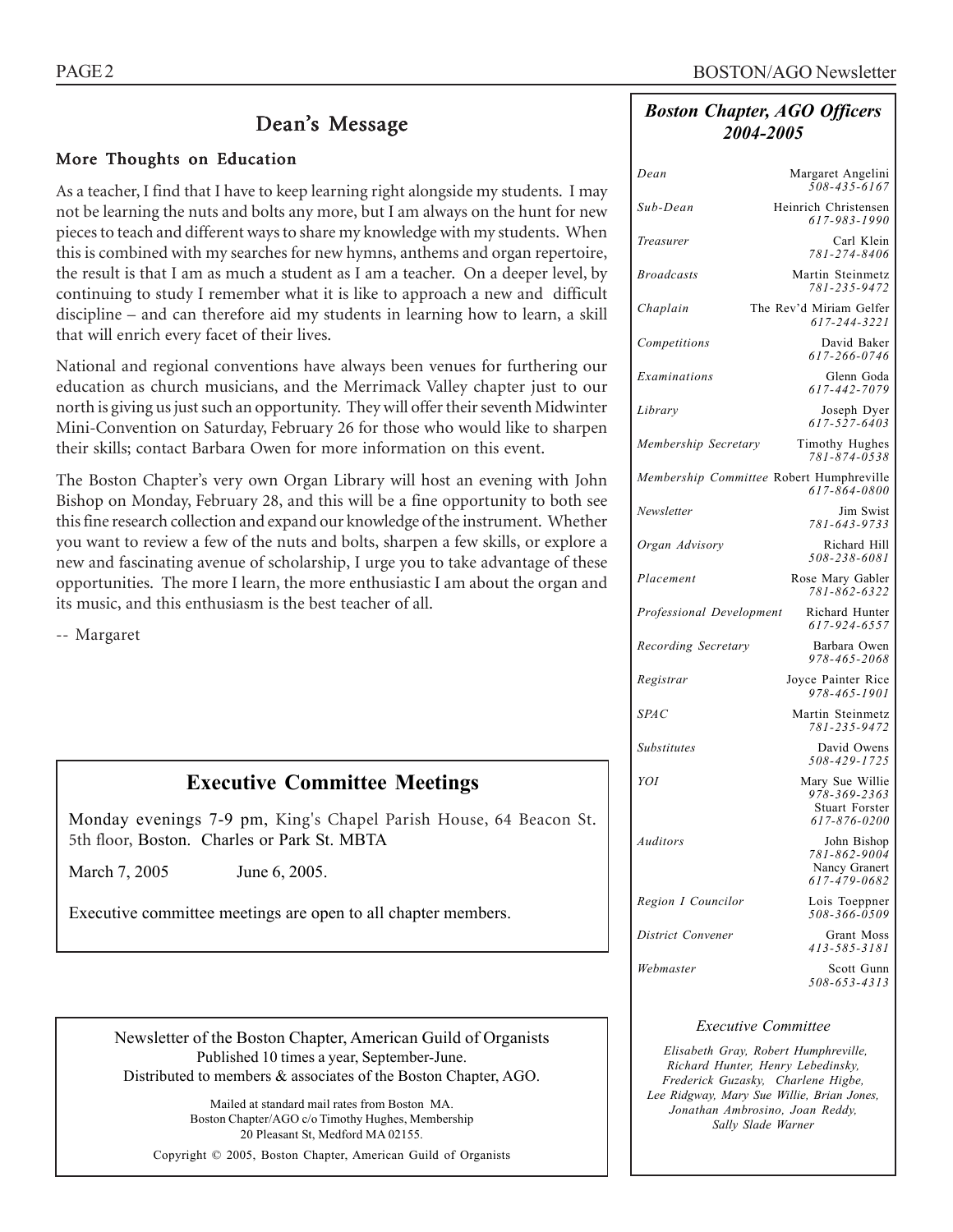## Organ Library News

#### John Bishop at the Organ Library

On Monday, February 28 at 7:30 PM at BU's Marsh Chapel, The Organ Library will present "Two Hooks and a Hastings: The Story of a Great Company," an illustrated lecture by John Bishop. For those interested in Boston organbuilding this will be a wonderful opportunity to learn about the background of the industry. John will focus on the activities of the Hook brothers, their several shop locations in the city, and the continuation of the firm under Frank Hastings, who moved the company to Weston, where he created a "utopian" workers' community around the factory. John Bishop, executive director of The Organ Clearing House, also promises to reveal the mysteries of the "12 manual organ"! Come and hear about it. A reception will follow at The Organ Library, where recent acquisitions will be on display. Used music will also be available for purchase (a list available on the website: www.organlibrary.com).

#### E. Power Biggs Tape Project

The Organ Library is seeking someone in the chapter who would like to assist with the Library's project of transferring reel-to-reel tapes made by E. Power Biggs to CDs. Only a minimal amount of technical training would be needed, and the Library will provide the necessary equipment. For more information, contact Martin Steinmetz (781-235-9472).

### Centennial Choir Festival

You and your choir are invited to take part in the Boston Chapter's Centennial Choral Festival. On Saturday, May 21st, choirs from all over the Greater Boston area are invited to St. Paul's Cathedral, 138 Tremont Street, Boston (across the street from the Park Street 'T' stop), for a full-day workshop with the energetic and inspiring Bruce Neswick (Canon for Music at St. Philip's Cathedral, Atlanta). At the end of the day, we will perform a full-length concert of the music polished throughout the day. Registration will begin for singers at 9:00a.m.; the concert will commence at 5:00p.m. Repertoire will include music by Neswick, Hallock, Sumsion, Bach, Sowerby, Vaughan Williams, Hancock, Hurd and Parry. We will also announce the winner of the Hymn Competition and premiere the winning hymn. Be sure to get this date into your choirs' calendars now so no one misses out! Further details will appear in future issues of this newsletter, or contact Stuart Forster at stuartforster@cccambridge.org or 617-876-0200 ext. 15.

# Submit Your Compositions For The Hartford Organ Book

We in Hartford think this is fantastic opportunity for you, our region's organists and composers, to offer your works for publication. Note the details below. The more we can do to encourage new music for the organ, the better. For your information, the 2005 Region I Convention Steering Committee has commissioned Peter Niedmann for the convention's new solo organ work and Paul Halley for the convention's new choral work. Both works will be premiered as part of the convention, in Hartford, June 26-29. You certainly don't want to miss these works nor the opportunities to be in conversation with and hear from many of our region's other fine composers.

So, submit your pieces and, if you've not already done so, visit www.HartfordAGO.org for the latest convention news and registration information. We look forward to your being with us in Hartford!

#### Submission Details: Deadline is February 15, 2005.

Composers among our Region I membership are invited to submit entries, which will be published by the convention program committee and offered for sale at the convention. Entries will be judged by a panel of respected organists. Compositions chosen for publication will become the property of the Greater Hartford Chapter, AGO. Compositions not selected will be returned.

#### *Rules:*

- 1. Pieces must be no longer than 7 minutes in duration, and suitable for preludes, postludes, offertories, etc., as well as recital settings.
- 2. Works submitted must be **unpublished**.
- 3. Entries must be in clearly legible hard copy, preferably in Sibelius or other software format. Handwritten manuscript must be clear and legible. **Please submit 2 copies.** (Entries chosen for publication must be ultimately supplied on disk, or clearly written manuscript that can be easily transcribed to Sibelius)
- 4. You may submit more than one piece.
- 5. You may submit a recording (CD or cassette) of the piece if you wish, but it is not required.
- 6. Include a bio of 120 words or less with your submission.
- 7. Entries must be post-marked **no later than February 15, 2005.** *(Extended from original deadline)*
- 8. Mail entries to:

Charles Page Old First Church Court Sq. Springfield, MA 01103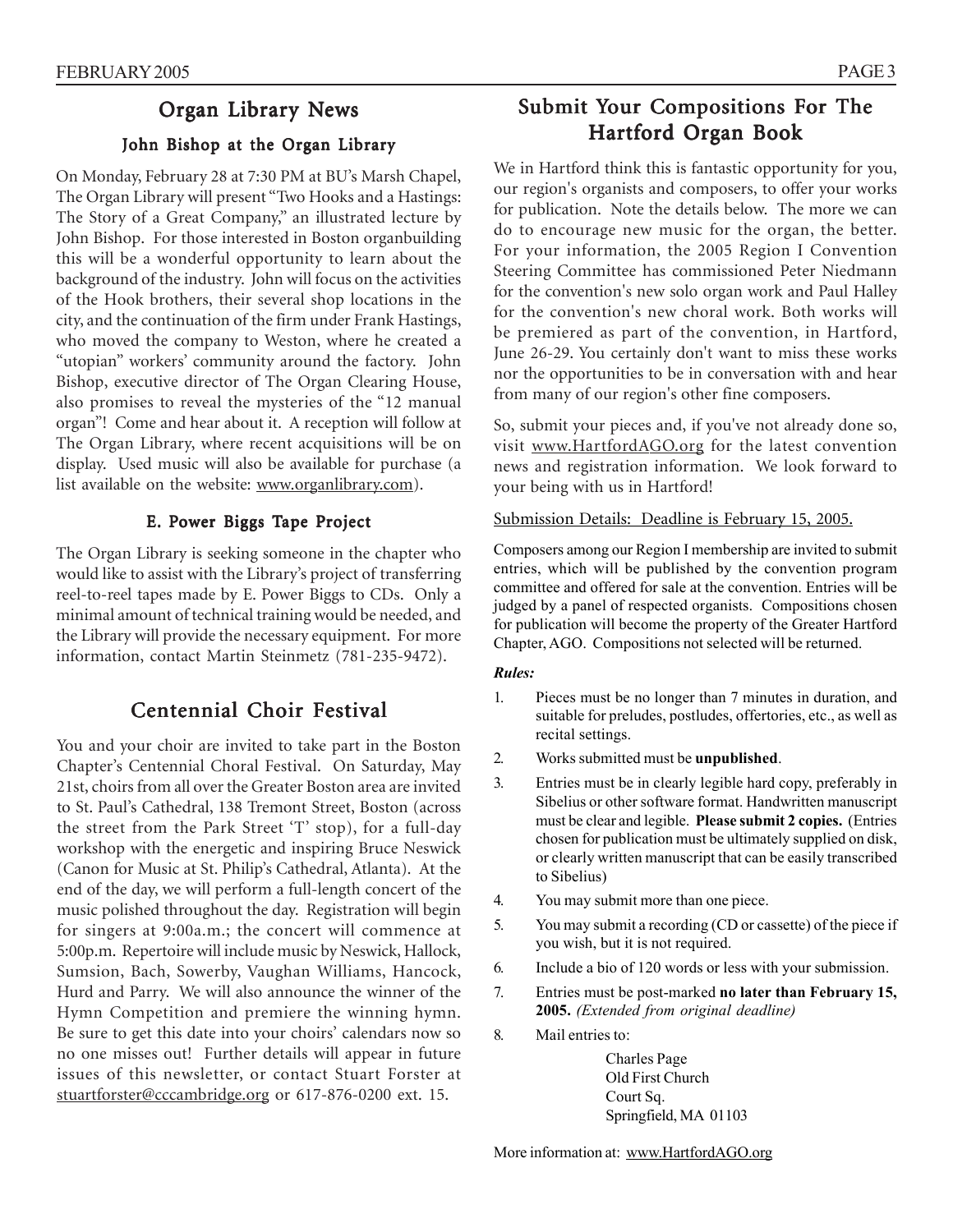# Summary of Executive Committee Meeting Minutes, November 15, 2004

Present: Angelini, Ambrosino, Christensen, Goda, Gray, Higbe, Owen, Rice, Ridgway, Reddy, Steinmetz, Warner, Klein.

- 1. Minutes of the September meeting were distributed by the Recording Secretary and accepted.
- 2. The Treasurer handed out balance sheets, which contained nothing unusual and were accepted with very little discussion. Carl recommended that we raise prices for yearbook ads next year. No action taken.
- 3. There was no report from the membership secretary, although membership matters were discussed later on.
- 4. The Registrar reported that her rundown on the past year's meetings had been published in TAO, and that she had sent in reports on this fall's opening service and Pipes, Pedals & Pizza programs. She recommended that we send postpaid postcards to increase voter participation in the next election. Some discussion, but no action taken.
- 5. Dean Angelini reported that Headquarters had sent a "letter of interest" concerning the possibility of having another national convention in Boston in 2012. We will discuss this further in January. March is the deadline for a response. Margaret attended the Symphony Hall open house on Nov. 7 and reported that it was a treat to hear an organ there again. The possibility of an "AGO Night at Pops" was suggested, and may be worth investigating. A request for a chapter donation for the Annual Fund was received.
- 6. Committee Reports:
	- a. Broadcasts are planned through January 2, and will include the new Pinkham work played in the Nov. 28 program. Scott Kent is sending the 2004 Methuen recitals given by local people. A complaint about dynamics was received, but this is WCRB's problem, not ours.
	- b. The Competition for "the under 23 crowd" is planned for February 19. The required pieces have been listed.
	- c. Glenn reported that he had a meeting with a few people from the Monadnock chapter.
	- d. No finance report.
	- e. Performers at First Night will be Dong-ill Shin, Rosalind Mohnsen, and Stuart Forster.
	- f. Library has received collections from estates of Searle Wright and Berj Zamkochian, and continues to solicit donations. The webcatalog of scores is nearing completion, and the website has been updated. The Biggs tapes are being assessed. The endowment funds will be reinvested for better growth.
	- g. Rob Humphreville has contacted lapsed members, and 29 have promised to renew. Some YOI kids have dropped out. There was discussion of making a flyer for new members, and Jonathan offered to produce it.
	- h. Newsletter discussion centered around inserts. Over 12 pages means extra postage for us. Consensus was that inserts be mainly for chapter events, and that the charge for other inserts be raised.
- i. Larry Carson has been appointed chair of Nominating, and can choose two others. A slate should be presented at our January 10<sup>th</sup> meeting.
- j. The OAC has one meeting planned, in Chelmsford.
- k. No report, but see below.
- l. Discussion of how Professional Development can help Placement, and particularly the ongoing controversy over the SPC requirement for substitutes and complaints about it. Possible other options suggested, but no action taken.
- m. All 2005 programs are Centennial related. \$2,355 has been received in donations. All information needed for brochure is in hand. Immaculate Conception will be the venue for the Gillock program. Recitals will be recorded for WCRB. Foundation grants to help with the Westminster Abbey program are being investigated.
- \$3,400 in SPAC funds is available this year, \$1,600 of which is earmarked for the Centennial hymn search. Some funds will be needed to pay Scott Kent for CD's. Applications have been received from Harold Stover for a recording, and Scot Huntington for Moller opus list research.
- o. Substitutes (and SPC requirement) were largely discussed under Professional Development. Margaret asked for details of complaints to be e-mailed to her.
- p. No yearbook report.
- q. YOI will be on January 21 at Christ Church, Cambridge.
- 7. We are still looking for a webmaster, and suggestions are solicited.
- 8. No new business.

The next meeting will be held at Kings Chapel House on January 10, 2005.

*-- Submitted by Barbara Owen, Recording Secretary and edited for space in the Newsletter, Contact Barbara for an official copy.*

# Musicians Workshop

A Unitarian Universalist Musicians Network Workshop (open to all) will be held at Unity Church, 9 Main St, North Easton on Saturday, March 5 from 9:00 am to 3:00 pm.

Included will be keyboard, choral, children's and hymnal workshops, workshops on world music, using the hymnal with Orff instruments, large choral works for small choirs and a solstice service presentation.

Jeannie Gagne will lead the Opening Worship and Dick Hill the closing service. The choral repertoire will be mostly for two and three part choirs.

Call 508-238-6081 for more information.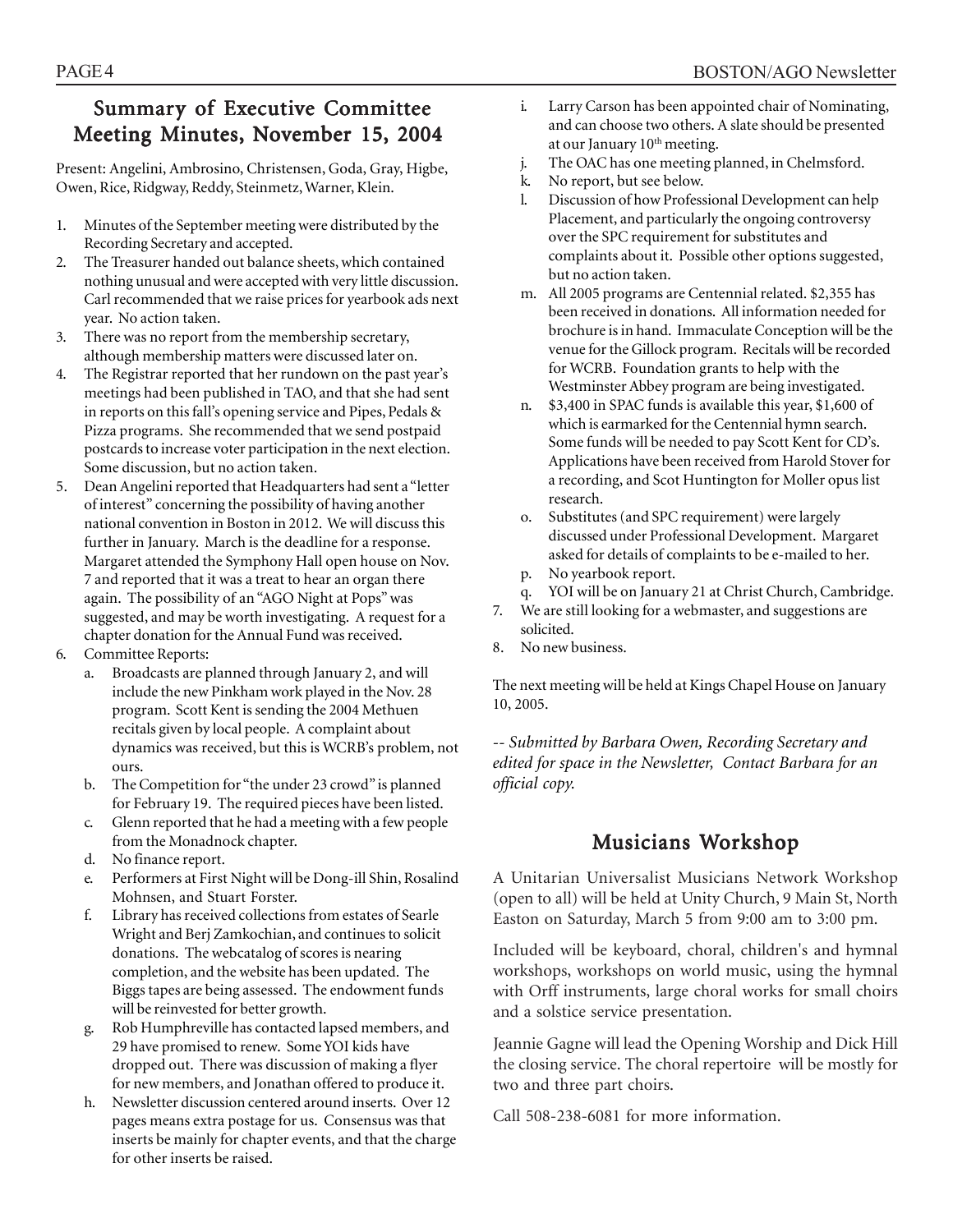# **BOSTON/AGO CONCERT CALENDAR**

#### Wednesday, February 2 12:15 pm

Brian Gilbertie, tenor; Mark Engelhardt, piano. Cathedral Church of St Paul, 138 Tremont St, Boston. 617-482-4826 x1103 Don \$3 h

#### Friday, February 4 12:15 pm

Mark Brombaugh, organ. Old South Church, 645 Boylston St, Boston. 617-536-0944 x376 Donation

#### Sunday, February 6 12:15 pm

Scott Lamlein, organ: Monumental Mendelssohn: *Sonatas II & III, Wedding March*, others. Wesley United Methodist Church, Worcester MA. 508-799-4191 x107 Donation

#### 2:00 pm

Six Boston organists: Annual Cathedral Organ Birthday Concert: Reger, Karg-Elert, Vierne, Franck, others. Followed by birthday cake. Cathedral of the Holy Cross, 1400 Washington St, Boston. 617-542-5682 Free 因

#### 4:00 pm

All Saints' Choir of Men & Boys (Backhaus, *dir*; Cloen, *org*): Evensong & Benediction with Procession for Candlemas. Parish of All Saints, 209 Ashmont St, Dorchester MA. 617-436-3520 Donation h

#### 5:00 pm

CCC Evensong Choir (Forster, *dir*): Choral Evensong: Karg-Elert, Tomkins, Sumsion, Howells, Britten, Walton. Christ Church, Zero Garden St, Cambridge. 617-876-0200 |  $\overline{\bigoplus}$ 

#### Tuesday, February 8 8:00 pm

Peter Sykes, organ & harpsichord: *See* www.tuesdayswithsebastian.info First Church Cambridge, 11 Garden St, Cambridge. 617-661-0570 Donation \$10

#### Wednesday, February 9 6:30 pm

Choir of The Advent (Ho, *dir*): Allegri, Byrd, Villette. Church of the Advent, 30 Brimmer St, Boston. 617-523-2377 Donation **b** 

# Friday, February 11

12:15 pm

Andrew Sheranian, organ. Old South Church, 645 Boylston St, Boston. 617-536-0944 x376 Donation

#### 7:30 pm

Valentines Silent Film: Dennis James, organ. Merrill Auditorium at City Hall, 389 Congress St, Portland ME. 207-883-9525 Donation \$10 | A

# Sunday, February 13

#### 5:00 pm

Concordia Consort (Beardslee, *dir*); Audrey Benevento, Mark Maiden, George Mastellone, Brian Warnock, recorders; Andrei Caracoti, countertenor: Handel, Vivaldi, Purcell, others. Old North Church, 193 Salem St, Boston. 617-523-6676 Donation

#### Tuesday, February 15 7:30 pm

Stuart Forster, organ. The Church of the Redeemer, 379 Hammond St, Chestnut Hill MA. Wine & Cheese. 617-566-7679 Donation \$20/10

#### Wednesday, February 16 12:15 pm

Lewis Williams, baritone; Mark Engelhardt, piano. Cathedral Church of St Paul, 138 Tremont St, Boston. 617-482-4826 x1103 Don \$3 h

# Friday, February 18

12:15 pm Michael Kleinschmidt, organ.

Old South Church, 645 Boylston St, Boston. 617-536-0944 x376 Donation

#### Sunday, February 20 4:00 pm

The Seraphim Singers (Lester, *dir*); Peter Krasinski, organ improvisateur: Bold *La Corona* (premiere), Gyger *The temptation in the desert* (premiere), Distler, Leighton, Byrd, Bruckner, Finzi. Mission Church, 1545 Tremont St, Boston. 617-926-0126 Don \$15/10 h

#### 5:00 pm

King's Chapel Soloists; Emily Laurance, harp: Britten, Fauré, others. King's Chapel, Tremont & School Sts, Boston. 617-227-2155 \$12/8 因

#### Tuesday, February 22 8:00 pm

Christa Rakich & Peter Sykes, organ: *See* www.tuesdayswithsebastian.info First Lutheran Church, 299 Berkeley St, Boston. 617-661-0570 Donation \$10

#### Wednesday, February 23 12:15 pm

George Sargeant, organ. Cathedral Church of St Paul, 138 Tremont St, Boston. 617-482-4826 x1103 Don \$3 **A** 

#### Friday, February 25 12:15 pm

Stuart Forster, organ. Old South Church, 645 Boylston St, Boston. 617-536-0944 x376 Donation

#### Saturday, February 26 7:30 pm

Clark Wilson, theatre organ. Knight Auditorium, Babson College, Wellesley MA. 978-670-1269 \$14/12; 10 adv.

#### Sunday, February 27

#### 2:30 pm

Clark Wilson, theatre organ. Shanklin Music Hall, Groton MA. 978-670-1269 \$20 adv sale only

#### 5:00 pm

Arcadian Winds: Ravel, Pinkham, Hétu, d'Rivera. Harvard-Epworth Church, 1555 Mass Ave, Cambridge. 671-354-0837 6

#### 7:30 pm

Belmont Open Sings: Orchestra & Soloists: Bach Cantatas:

*Aus der Tiefe,* BWV 131 & *Sie werden aus Saba,* BWV 65. Payson Park Church, 365 Belmont St, Belmont MA. 617-484-4696 x19 \$7/5

#### Wednesday, March 2 12:15 pm

Alexander Schwartzkopf, piano. Cathedral Church of St Paul, 138 Tremont St, Boston. 617-482-4826 x1103 Don \$3 | 5

#### Friday, March 4 12:15 pm

Jamie Hitel, organ. Old South Church, 645 Boylston St, Boston. 617-536-0944 x376 Donation

#### 8:00 pm

Choir of The Advent (Ho, *dir*; Wood, *org*): Benefit concert: Festival of Favorites; Reception follows. Church of the Advent, 30 Brimmer St, Boston. 617-523-2377 x80 Don \$25 固

#### Saturday, March 5 9:00 pm

Unitarian Universalist Musicians Network Workshop (Welcome to All): Jeannie Gagne & Dick Hill, leaders. Unity Church, 9 Main St, N Easton MA. 508-238-6081

#### Sunday, March 6 12:15 pm

Scott Lamlein, organ: Great Hymns of the Faith. Wesley United Methodist Church, Worcester MA. 508-799-4191 x107 Donation

#### 3:00 pm

Hilliard Ensemble (BEMF) Jesuit Urban Center, 775 Harrison Ave, Boston. 617-661-1812 Call for tickets <a>[</a>

#### 4:00 pm

Assabet Valley Mastersingers (Eaton, *dir*, Ness, *org*); Pamela Dellal, mezzo soprano: Morten Lauridsen *Lux Aeterna,* Imant Raminsh *Magnificat.* St Rose of Lima Church, 244 West Main St, Northboro MA. 978-562-9838  $$15/12$ ; adv -\$1  $\boxed{6}$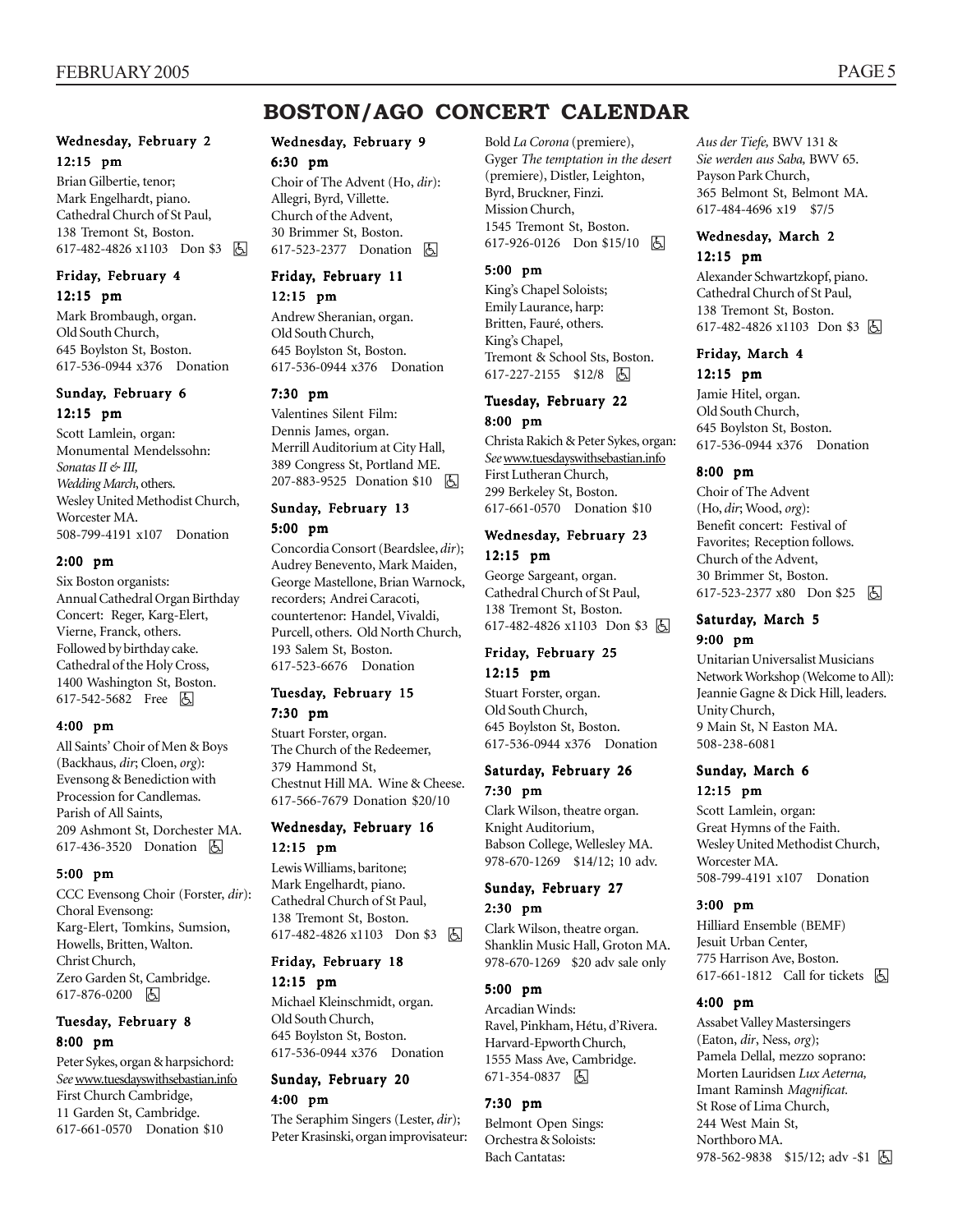#### 4:30 pm

Andrew Scanlon, organ; 5:00 Parish Choir (Zadig, *dir*): Choral Evensong. Church of the Advent, 30 Brimmer St, Boston. 617-523-2377 Donation **A** 

#### 5:00 pm

CCC Evensong Choir (Forster, *dir*): Choral Evensong: Howells, Locke, Gibbons, Barber, Bach. Christ Church, Zero Garden St, Cambridge. 617-876-0200 |  $\overline{\bigoplus}$ 

#### Tuesday, March 8 8:00 pm

Christa Rakich, harpsichord: *See* www.tuesdayswithsebastian.info St Paul's Church, 15 St Paul St, Brookline MA. 617-661-0570 Donation \$10

#### Wednesday, March 9 12:15 pm

Jazz Special. Cathedral Church of St Paul, 138 Tremont St, Boston. 617-482-4826 x1103 Don \$3 h

### Friday, March 11

12:15 pm Michael Smith, organ. Old South Church, 645 Boylston St, Boston. 617-536-0944 x376 Donation

#### Saturday March 12 11:00 am

Handbell Choir Festival of SE Mass AGO; Jane Nolan, clinician. Christ Congregational Church, 1350 Pleasant St, Brockton MA. 508-238-6081 to register

#### Sunday, March 13 5:00 pm

King's Chapel Choir & Soloists (Christensen, *dir*/*org*); Anders Paulsson, soprano saxophone: "Spirituals"; Judith Cloud cantata *Feet of Jesus*. King's Chapel, Tremont & School Sts, Boston. 617-227-2155 \$12/8 因

#### Tuesday, March 15 12:00 noon

Bach Birthday Bash: Ray Cornils, organ.

Merrill Auditorium at City Hall, 389 Congress St, Portland ME. 207-883-9525 Donation \$10 因

#### 7:30 pm

Bach Birthday Bash: *See 12:00 noon.*

#### Wednesday, March 16 12:15 pm

Michael Patella, guitar. Cathedral Church of St Paul, 138 Tremont St, Boston. 617-482-4826 x1103 Don \$3 因

#### 7:30 pm

The Parish Choir (MS Murray, *org*/ *dir*): Compline: Tallis, Holst, Alain. The Church of the Redeemer, 379 Hammond St, Chestnut Hill MA. Wine & Cheese. 617-566-7679 Donation \$20/10

#### Friday, March 18

#### 12:15 pm

Jonathan Oldengarm, organ. Old South Church, 645 Boylston St, Boston. 617-536-0944 x376 Donation

#### 7:30 pm

Wind Ensemble & Chorus (Girard, *dir*): Stravinsky *L'Histoire du Soldat, Cantata, Mass, Pastorale, Lied ohne Name, Fanfare for a New Theatre.* Art Exhibit by Merrilyn March. St Andrew's Episcopal Church, 79 Denton Rd, Wellesley MA. 781-235-7310 \$20/10/5

#### Sunday, March 20 3:00 pm

James David Christie, organ. St Joseph Memorial Chapel, College of the Holy Cross, Worcester MA. 508-652-9937 因

#### 3:00 pm

G Fredrick Guzasky, organ: Organ Music based on Gregorian Chant. St Stephen's Church, 16 Highland Ave, Cohasset MA. 781-420-6880

#### 7:00 pm

Vox Consort; Lorraine Chapman Dance Company: Bach *St John Passion*. Jesuit Urban Center, 775 Harrison Ave, Boston. 617-536-8440 Donation \$10/5 | A

#### **NEXT DEADLINE: February 4 for March 2005 issue**

Please send all news and notes to:

Jim Swist, 66 Coolidge Rd, Arlington MA 02476 Send via e-mail to swist@comcast.net

. Calendar notices must be submitted either by e-mail or IN WRITING (please no phone calls). Include: day, date, time, brief description of program, location, address, phone number, price (or donation/free), and whether handicap-accessible.

Listings for each month are due by the first business day of the prior month. We will include all listings for the month of issue plus as many for the following month as space allows.

# Donors to Boston AGO Centennial Fund as of January 7, 2005

Jonathan Ambrosino Margaret M. Angelini David G. Baker Nelson Barden Jane L. Bowie Judith M. Carlson Heinrich Christensen James David Christie Bradley R. Cook Ray E. Cornils Wendy Covell Steven Dieck John G. Dunn C. Cabot Easton John Finney Michael Foley Rev. Joseph P. Fratic William A. Goodwin Elisabeth C. Gray James F. Hejduk Charlene Tiffany Higbe Alfred J. Hoose D. Eric Huenneke Timothy Hughes Robert A. Humphreville S.L. Huntington & Co. Jimmie L. Jackson Brian Jones Yoo-Kyung Kim Dr. Thomas S. Kingston Allen B. Kinzey Stephen Paul Kowalyshyn Peter E. Krasinski George F. Krim Amy E. Lepak Natalie P. Moeckel Rosalind E. Mohnsen Barbara Owen Lois W. Regestein Lee S. Ridgway Dwight R. Robinson John B. and Carolyn D. Skelton Dorothy B. Stemniski Lois Toeppner Victoria L. Wagner and Peter J. Sykes Sally Slade Warner Marshall S. Wilkins

# PIPE ORGAN FOR SALE

**2-manual and pedal 9-rank organ**; modern mechanical key action; nineteenth century pipes and chests. Partially completed in residence. \$8,000 Phone 781-235-9472; e-mail cmsteinmetz@verizon.net for details.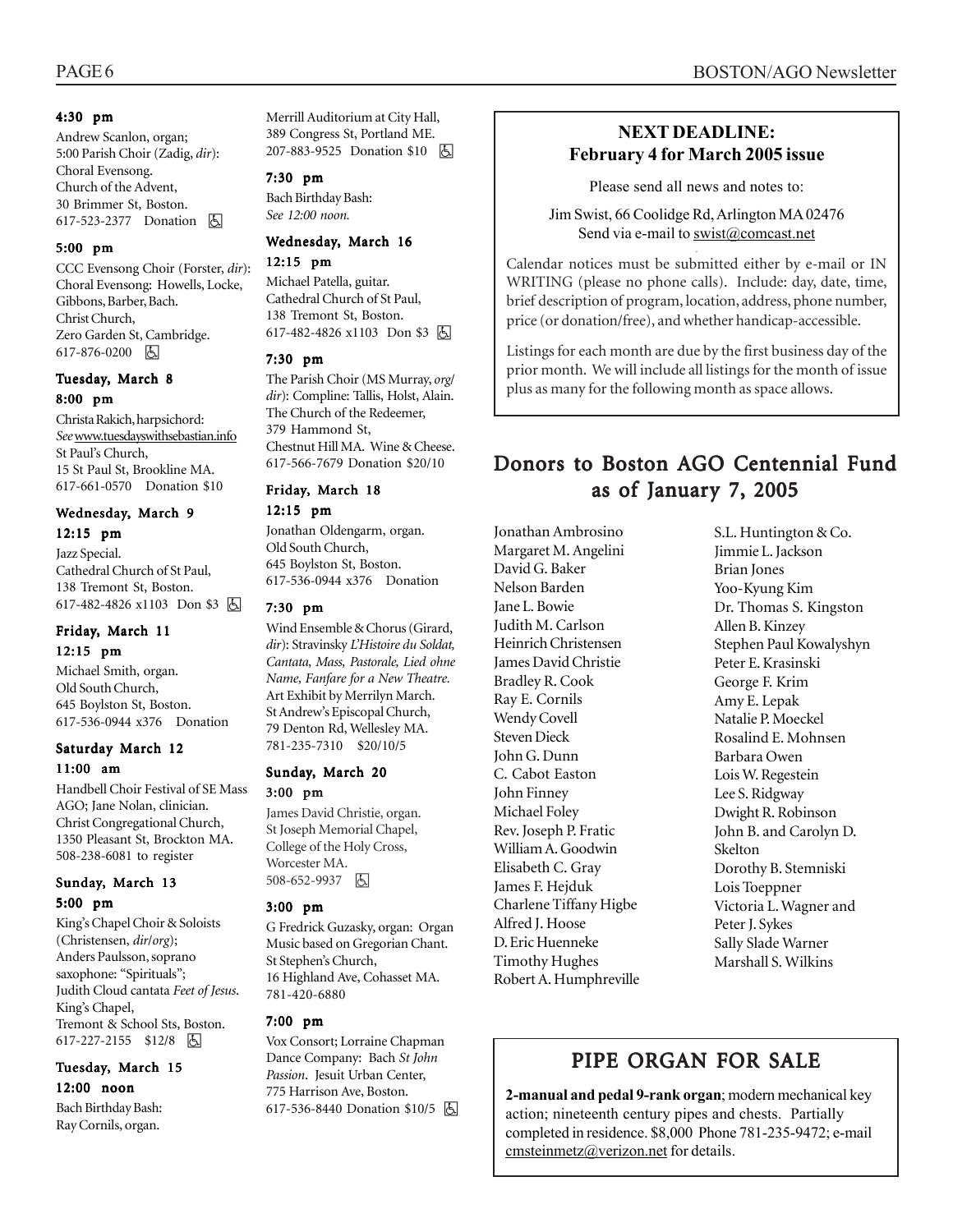# More Region I Convention News

### SUPERSTARS in Performance June 26-29 Hartford, Connecticut

Top organists from around the world, nation, and region will dazzle us with significant programs on first-rate instruments at the 2005 AGO Region I Convention, to be theld in Hartford, Connecticut, June 26-29.

Brilliant interpreter and improviser David Briggs, most recently of Gloucester Cathedral, will open the convention on Sunday evening, June 26, with a concert on the recently restored and enhanced Austin organ at Christ Church Cathedral (Episcopal/Anglican). Christ Church Cathedral is but a one-block walk from the convention hotel, and a festive opening reception will be sure to keep people talking after the concert.

Monday, June 27 will feature two sure-to-be-exciting programs. We will hear Bradley Hunter Welch (most recent winner of the Dallas International Organ Competition and recent Yale graduate) on the largest church organ in Connecticut, the 137-rank Austin, at the Cathedral of Saint Joseph. Noted for its outstanding modern twentieth century architecture, the cathedral's windows function as its walls. Their 70-foot height and brilliant colors cannot be missed. Then we will travel to Congregation Beth Israel for a program, given by Patricia Snyder (the newlyappointed associate in organ at the Hartt School, University of Hartford), on another recently restored and upgraded Austin. Of note on this instrument is a "shofar" stop that is used to herald the Jewish New Year (Rosh Hashanah).

A wonderful "field trip" is slated for Tuesday, June 28. Our late afternoon and evening will be spent on the lovely grounds of Trinity College. John Rose will offer a program for organ and instruments on the 79-rank Austin in the college's glorious Gothic-revival chapel. Following a wineand-cheese reception with musical entertainment provided on the college's carillon and the convention banquet, we will return to the chapel to experience Paul Jacobs's masterful handling of instrument and music (Paul, as many of may be aware, is a recent Yale graduate who was named chair of the organ department at the Juilliard School).

We will start Wednesday, June 29 with a concert by Reneé Louprette (former Greater Hartford dean, most recently returned from two years' study and work in Toulouse) on the unaltered E.M. Skinner organ at the Second Church of Christ, Scientist (just across the street from the state capitol building and next to the state library and supreme court). Get ready to experience a Flûte triangulaire! Our musical time together will conclude with a program by Mary Preston (Dallas Symphony organist) on the recently revoiced and restored Aeolian-Skinner organ at Asylum Hill Congregational Church. The festivities will continue that evening with a glorious reception to be held on the top floor of The Hartford's office tower (adjacent to Asylum Hill Congregational Church).

Are you getting excited? Can't wait to sign-up? If you have not yet received a registration form, pay close attention to your mail. Fill out the required information and send it to the convention registrar. For more information the convention, including these performers and these instruments, visit www.HartfordAGO.org.

I look forward to meeting you at the end of June!

All best, Jason Charneski, Dean Greater Hartford Chapter, AGO Publicity Chair, 2005 AGO Region I Convention

# Requiescat in Pace

Longtime chapter member, Judith Dutra Mitchell, 69, of Medway passed away Wednesday, Dec. 29 after a long illness.

Mrs. Mitchell grew up in Middletown, RI, and was a longtime resident of Medway. She graduated from Rogers High School in Newport, R.I. She received her bachelor of arts and master's degrees from the New England Conservatory of Music.

Mrs. Mitchell served most recently as an organist and music director at Franklin Federal Church. She also served at many area churches including the Community Church of West Medway, St. Paul's Church of Newton Highlands and the First United Methodist Church of Framingham.

She taught piano and organ in her own music studio for 35 years and music in the public schools in Medway, Bellingham and Providence, R.I. She was the music therapist at Medfield State Hospital for a few years. In addition to the AGO, she was a member of the National Association of Music Therapists and the Medway Cultural Council.

She leaves a husband, son, daughter, two sisters, four grandchildren; and many nieces and nephews.

Memorial donations may be made to the Memorial Fund of Franklin Federated Church, 171 Main St., Franklin, MA 02038.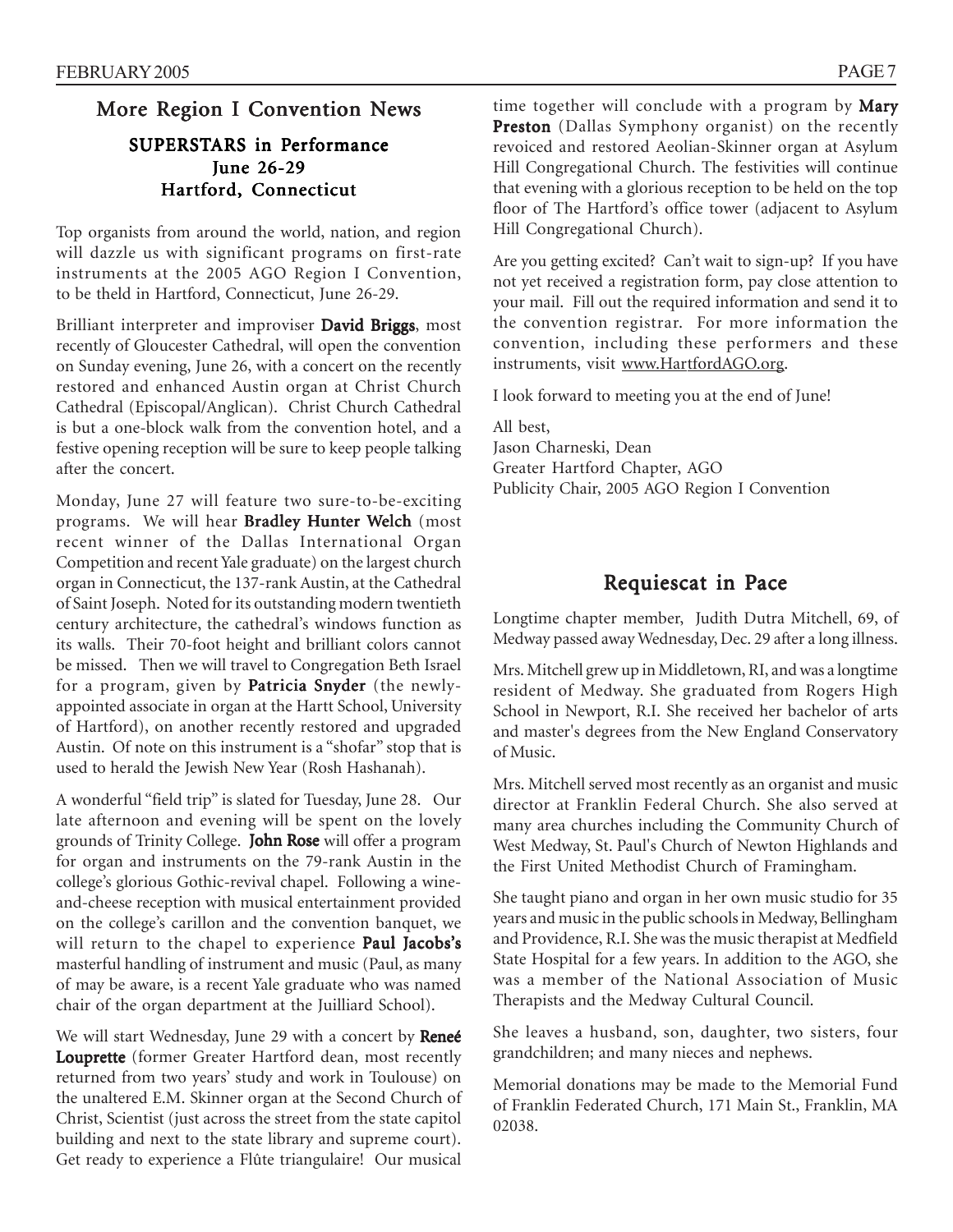## **PLACEMENT FEBRUARY, 2005**

The date in brackets following a church's name shows when the church first requested a listing. The ratings for all listings have been adjusted for cost-of-living in the area relative to Boston. **\***Indicates church is considering work on replacement of their organ.

#### **ORGANIST/CHOIR DIRECTOR**

| Baptist                          | A | Newton Centre                      | First Baptist in Newton NEW                | E&GG Hook         | 29,000-31,000 |
|----------------------------------|---|------------------------------------|--------------------------------------------|-------------------|---------------|
| Congregational<br>Keene, NH<br>Ð |   |                                    | United Church of Christ NEW                | Berkshire/Gilbert | 22,000-26,000 |
|                                  |   | Nahant                             | Nahant Village Church NEW                  | Hook & Hastings   | 12,000        |
|                                  |   | Andover                            | West Parish Church (UCC) NEW               | Johnson tracker   | 18,000 neg    |
|                                  |   | West Medford                       | Congregational Church (UCC) [12/04]        | Skinner           | 12,700-15,000 |
|                                  | D | Manchester, NH                     | Brookside Congregational Church UCC [6/04] | Austin            | 22,000-26,437 |
|                                  | E | Quincy                             | Quincy Covenant Church [9/04]              | Moller            | $6/200$ neg   |
| Episcopal                        | Ð | Newtonville                        | St. John's Parish, [9/04] [12/04]]         | Wicks             | 12,000-16,000 |
|                                  | D | Cambridge                          | St. Peter's Episcopal [6/04]               | Kimball           | 17,850        |
| Presbyterian<br>Needham<br>B     |   | Presbyterian Church in Needham NEW | Associated Organ                           | 14,000-18,000     |               |
|                                  |   |                                    |                                            | <b>Builders</b>   |               |

#### **ORGANIST ONLY**

| Congregational | <b>Service</b><br>vv:<br>$\sim$<br>$12/04$ <sub>1</sub><br>∽<br>∴hurch<br>interim<br>3LWOOG<br><i>Inited</i><br>F1rs1<br><b>D</b><br>ʻ41.<br>$\sim$ |        | -<br><b>A</b> odgers                          | $250$ /week<br>$\sim$ |                                    |
|----------------|-----------------------------------------------------------------------------------------------------------------------------------------------------|--------|-----------------------------------------------|-----------------------|------------------------------------|
|                | <b>Service</b><br><b>.</b>                                                                                                                          | Easton | 8/04<br>Convenant<br>∴hurch<br>Congregational | Allen                 | $\sim$ $\sim$<br>$\Omega$<br>8.350 |

#### **DIRECTOR ONLY - none**

Please note: This list is as accurate as possible as of December 5, 2004; notices for job openings received after this date will be included in the next newsletter. It is possible that some churches on this list have filled their positions but have not notified placement. A = excellent salary for job expectations; B = good salary; C = average salary; D = low salary; E = very low salary; NR = not rated.

#### **POSITIONS FILLED** - none **POSITIONS REMOVED** - none

#### **PROFESSIONAL CONCERNS PUBLICATION**

*The Work and Compensation of the Church Musician* (the Boston Chapter's 16-page "*Green Book*"), 2000 edition, is available for \$5.00 per copy, postage-paid. Please make your check payable to Boston Chapter, AGO, and send to Rose Mary Gabler, 16 Summer Street, Lexington, MA 02420.

**LISTING YOUR CHURCH ON THIS PAGE** Contact Rose Mary Gabler at rmgabler@aol.com or 781-862-6322.

### **Broadcast Schedule**

WCRB (102.5 fm) Sunday Morning 7:00am –7:25am CELEBRATING 45 YEARS OF BROADCASTING ON WCRB

#### Martin Steinmetz, Executive Producer and Technical Director

| <b>Broadcast Date</b> | <b>Performer</b> | Location                | <b>Music</b>                        |  |
|-----------------------|------------------|-------------------------|-------------------------------------|--|
| February 6            | Michael Murray   | Church of Our Redeemer, | Fantasia & Fugue in g min. Bach;    |  |
|                       |                  | Chestnut Hill           | Symphony No. 5 selections, Widor    |  |
| February 13           | John Scott       | All Saints, Ashmont     | Chorale-Prelude, Bach; Scherzo from |  |
|                       |                  |                         | Symphony 6, Vierne; Fantasia &      |  |
|                       |                  |                         | Fugue on BACH, Liszt                |  |
| February 20           | Lois Toeppner    | St. Josephs Catholic    | Trumpet Tune, Sobaje; Berceuse,     |  |
|                       |                  | Church, Worcester       | Alain; Sonata B-flat, Mendelssohn   |  |
| February 27           | John Scott       | All Saints, Ashmont     | Intrada, Allcoat; Fantasy-chorale,  |  |
|                       |                  |                         | Whitlock; Final from Symphony 6,    |  |
|                       |                  |                         | Vierne                              |  |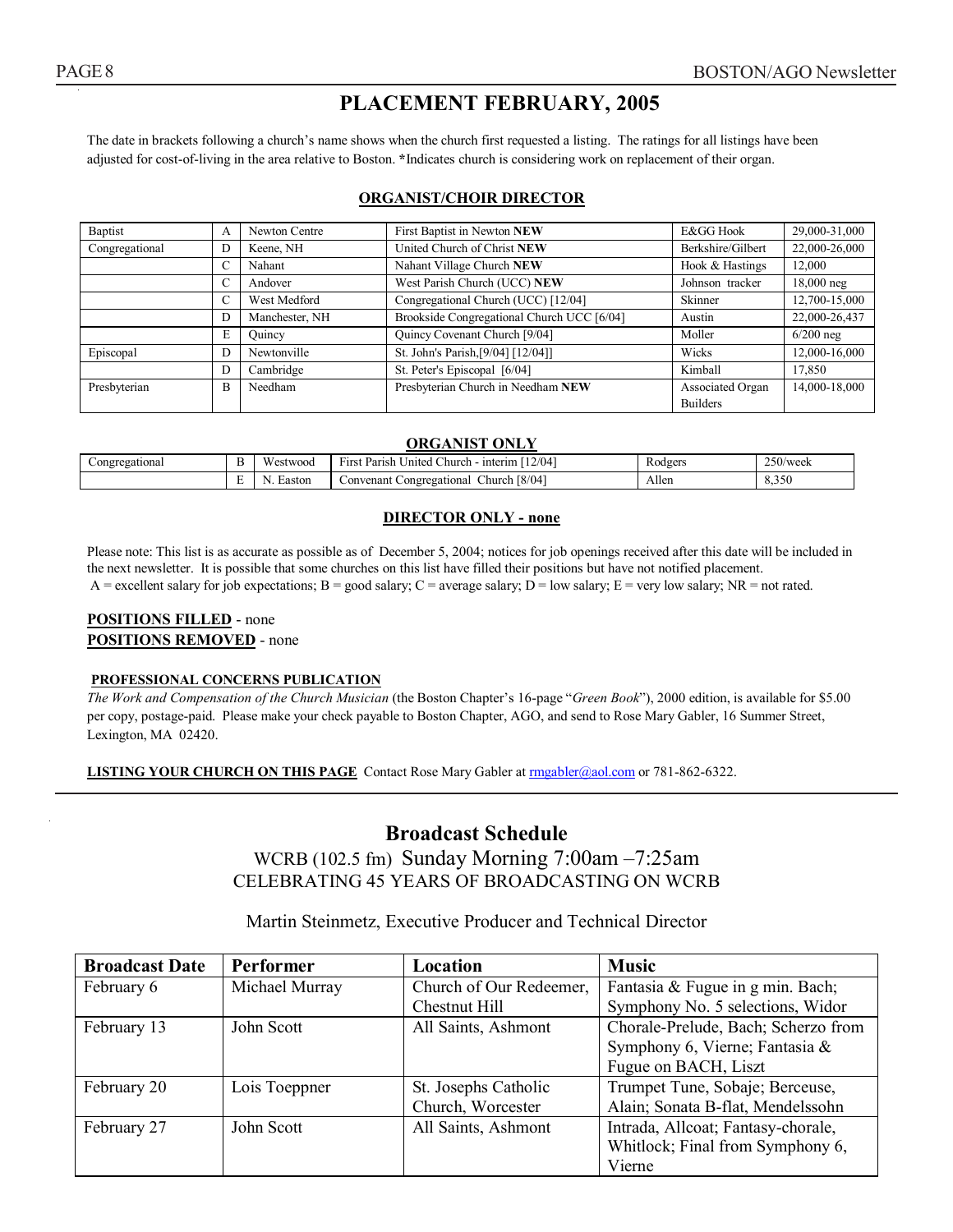# AGO Boston Chapter Substitute List

| Name                                                             | <b>Phone</b>                            | Location         |     | <b>Denom Other Information</b>                      | <b>Available Sunday AM?</b> |
|------------------------------------------------------------------|-----------------------------------------|------------------|-----|-----------------------------------------------------|-----------------------------|
| ARMSTRONG, SUSAN                                                 | 603-428-3074                            | NH               | ALL | etitcomb@conknet.com; N Shore; AAGO                 | Yes                         |
| BLAKE, JR., ROBERT                                               | 617-964-5454                            | Newton           | ALL | robhudba5302@aol.com; SPC                           | No                          |
| CEDRONE, MICHAEL                                                 | 781-444-7311                            | Needham          | ALL | CAGO; organ study w/ Nancy Granert;                 |                             |
|                                                                  |                                         |                  |     | mcedrone@post.harvard.edu                           | Yes                         |
| `DUGAS, NEIL                                                     | 617-661-2061                            | Cambridge        | ALL | CAGO; B.M., B.U.                                    | Yes                         |
| FLYNN, GREG                                                      | 617-730-9377                            | <b>Boston</b>    | ALL | SPC; B.M., Wash.U.; D.A., U.Mich.                   | Yes                         |
| <b>GABLER, ROSE MARY</b>                                         | 781-862-6322                            | Lexington        | RC  | <b>SPC</b>                                          | Yes                         |
| GODA, GLENN                                                      | (h) $617-442-7079$ ; (w) $617-445-2600$ |                  |     |                                                     |                             |
| Roxbury<br>AAGO; MMus., B.U.; avail. Weekdays/Suns, 10.30-12.00; |                                         |                  |     |                                                     |                             |
|                                                                  |                                         |                  |     | Mus.Dir., Mission Church, Boston                    | Yes                         |
| HUMPHREVILLE, ROBERT 617-864-0800                                |                                         | Cambridge        | ALL | CAGO; rhump@verizon.net                             | Yes                         |
| LAMOUREUX, DANIEL                                                | 617-232-1345                            | <b>Brookline</b> | ALL | dlamour@comcast.net; AAGO                           | Yes                         |
| LINKLATER, CHRISTINA                                             | 617-460-4395                            | Somerville       |     | ALL but T<br>linklat@fas.harvard.edu; B.M., M.M.,   |                             |
|                                                                  |                                         |                  |     | U.Ottawa; RCCO Certificate Colleague                | <b>Yes</b>                  |
| OLBASH, MICHAEL J.                                               | 781-598-6061                            | Lynn             | ALL | olbash@post.harvard.edu                             | N <sub>0</sub>              |
| REGESTEIN, LOIS                                                  | 617-739-1340                            |                  | ALL | AAGO; M.M.; lois.r@att.net; 50-mi. radius of Bost.; |                             |
|                                                                  |                                         |                  |     | wkdays after Sept.                                  |                             |
| RUPERT, MARY JANE                                                | 617-864-2271                            | Cambridge        | ALL | <b>SPC</b>                                          | Yes                         |
| STAPLETON, PETER                                                 | 617-451-1219                            | <b>Boston</b>    |     | P, E, CS SPC; AB, MTS                               | No                          |
| WARNER, SALLY SLADE                                              | (h) $978-475-2599$ ; (w) $978-749-4264$ |                  |     |                                                     |                             |
|                                                                  |                                         |                  | ALL | AAGO; sswarner@andover.edu; \$150 min.;             |                             |
|                                                                  |                                         |                  |     | avail.3dSun.o/mo.                                   | negotiable                  |

Contact substitute coordinator David Owens at AndreaPressMusic@aol.com to be added to the list, or with any other questions.

# Membership updates as of January 1

Additions  $(+)$  or changes in contact information  $(*)$ 

- +Akasaka, Reiko: 205 Walden St. #5N, Cambridge, MA 02140; 617.864.7317; Rrakasaka@aol.com; Swedenborg Chapel Cambridge; Longy School of Music, Cambridge
- +Barney, Robert E.: 304 Harwood Ave., Littleton, MA 01460-1625
- \*Bauman, Brian G.: 50 Lindbergh Ave., W. Newton, MA 02465-1639
- \*Budwey, Stephanie A.: 4 Cowing St., #2, W. Roxbury, MA 02132-3602
- \*Kazlauskas, Anne L.: 200 Clare Ave., Hyde Park, MA 02136-2204

\*Lebedinsky, Henry: 9630 Willow Leaf Lane, Cornelius, NC 28031; 978.578.3646 (cell); 704.892.0173 (work); St. Alban's Episcopal Church, Davidson, NC; Saltarello Editions Music Publishing

- \*Murray, Chalon S.: 322 Cypress Trl., San Antonio, TX 78256-1610
- \*Murray, Edmund G.: 322 Cypress Trl., San Antonio, TX 78256-1610
- \*Page, Daniel Bennett: Saint Ann Church, 2175 Coventry Road, Cleveland Heights, OH 44118
- +Thistle, Paul A.: 80 Washington St., Hudson, MA 01749; 978.568.0313 (h); 617.773.6424 (w); StTylerQP@aol.com; Quincy Point Congregational, Quincy
- \*Walker, Lorna: 1362 Westbrook Dr. NW, Salem, OR 97304-2956
- +Weist, Stefan: 179 Prospect St., Cambridge, MA 02139; 857.928.4589 (c); weist@mit.edu